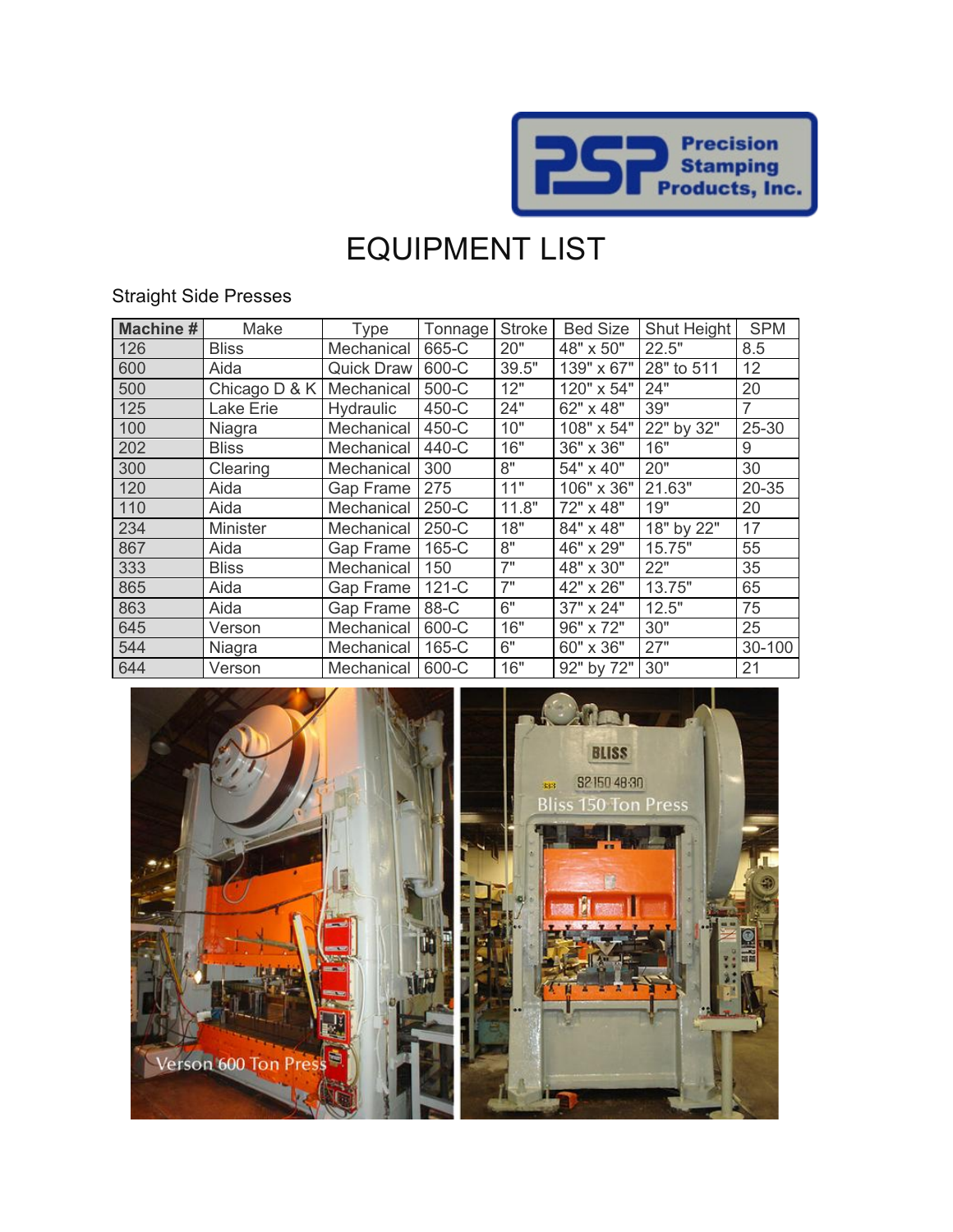#### Double Action Presses

| <b>Machine #</b> | Make         | Tvpe                  |       |     |                     | Tonnage   Stroke   Bed Size   Shut Height   SPM |     |
|------------------|--------------|-----------------------|-------|-----|---------------------|-------------------------------------------------|-----|
| 200              |              | Lake Erie   Hydraulic | 750-C | 24" | 48" x 48" 24.75"    |                                                 | 12  |
| 124              | <b>Bliss</b> | Mechanical 435        |       | 36" | 53" x 52" 21.5"     |                                                 | 4.5 |
| 205              | <b>Bliss</b> | Hydraulic             | 150   | 48" |                     | 36" x 36" 37" by 39"                            | 10  |
| 206              | <b>Bliss</b> | Hydraulic             | 150   | 48" | 36" x 36" 37" x 39" |                                                 | 10  |

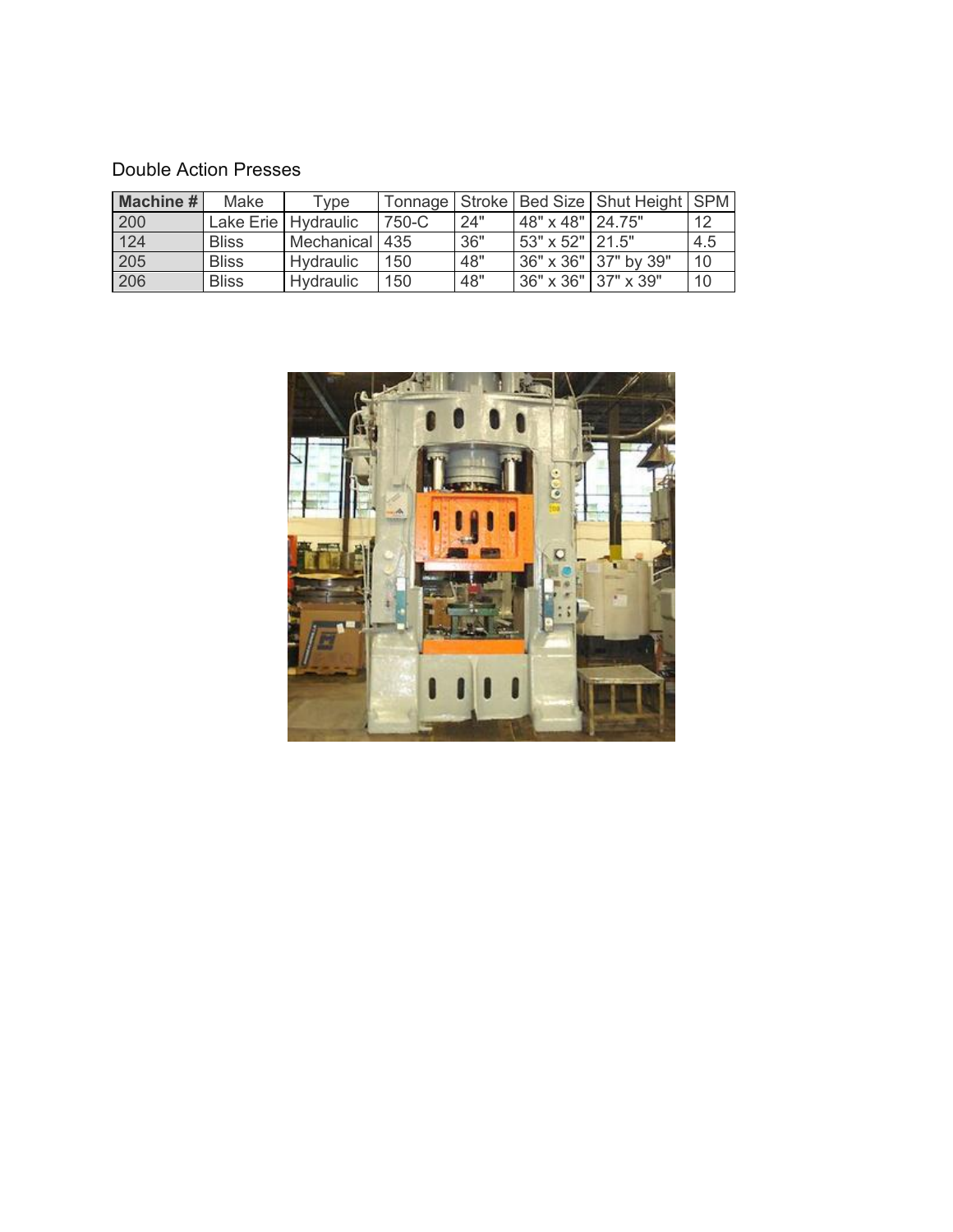Open Back Inclinable Presses

| Machine # | Make          |     |    |                    | Tonnage   Stroke   Bed Size   Shut Height   SPM |        |
|-----------|---------------|-----|----|--------------------|-------------------------------------------------|--------|
| 377       | Johnson   100 |     | Δ" | 42" by 27"   13.5" |                                                 | 44     |
| 520       | Federal       | -60 | 4" | 21" by 32"   13"   |                                                 | 60-180 |
| 528       | Federal       | 60  | 4" | 21" by 32"   13"   |                                                 | 60-224 |

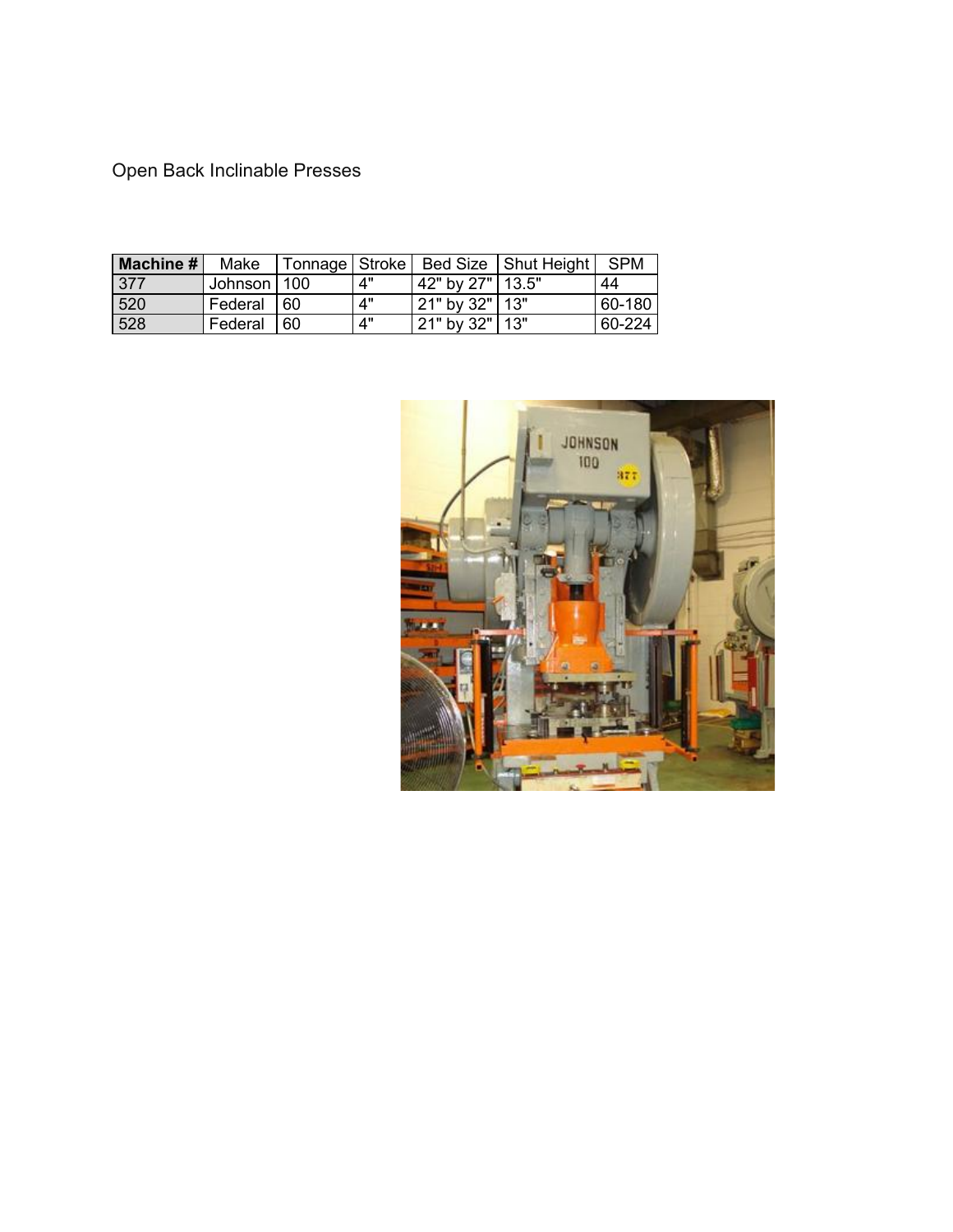## CNC Machines

| <b>Make</b>               |            | Description   Quantity   Chuck Size |
|---------------------------|------------|-------------------------------------|
| <b>HAAS</b>               | Horizontal | 12"                                 |
| <b>HAAS</b>               | Vertical   | 12"                                 |
| <b>MURATEC</b> Horizontal |            | Dual Head                           |

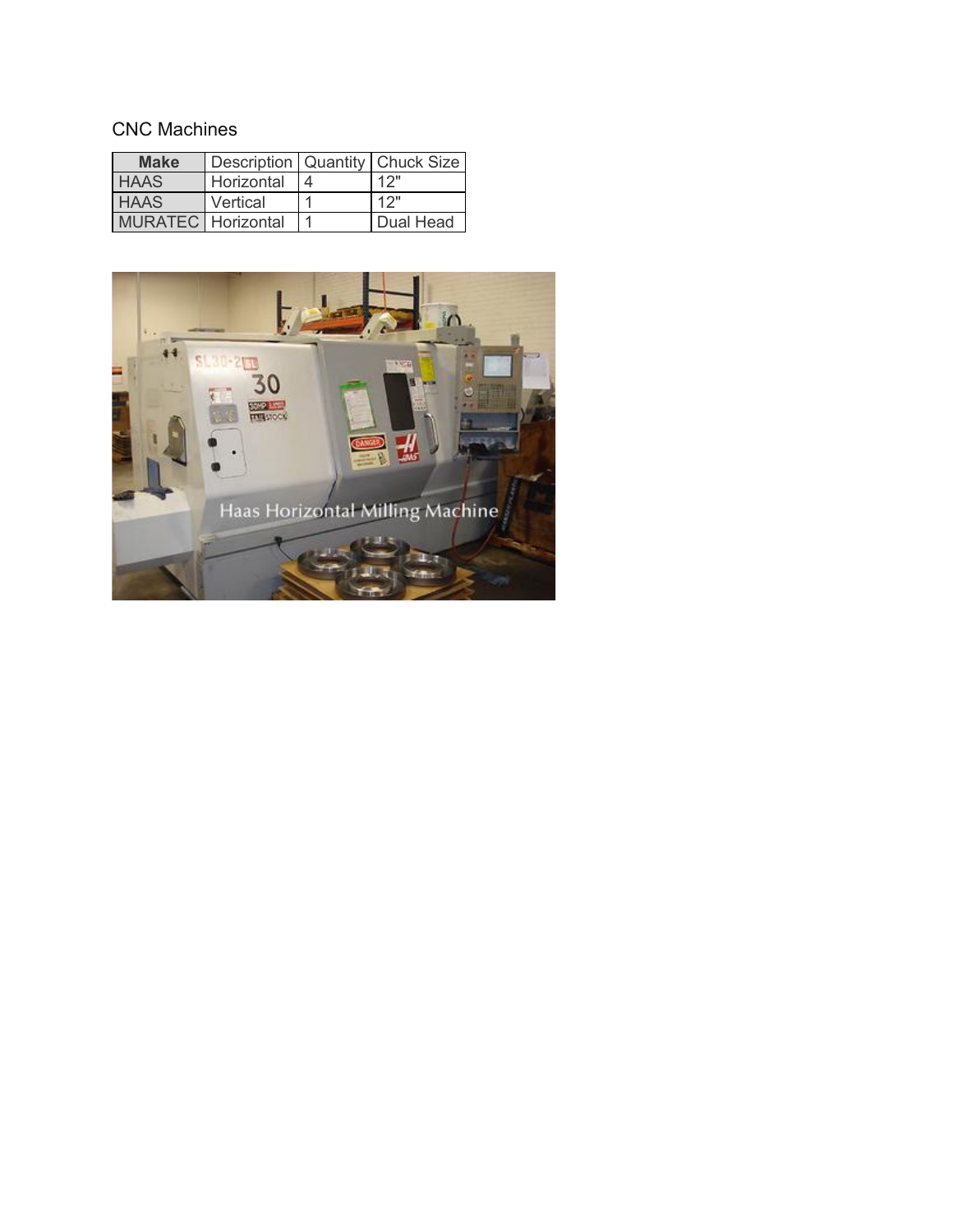# Quality Control

| <b>Quality Control</b>                                         |  |  |  |  |
|----------------------------------------------------------------|--|--|--|--|
|                                                                |  |  |  |  |
| Design, Pre-Production and Production Controls                 |  |  |  |  |
| Pre-process Work Instruction (Word)                            |  |  |  |  |
| <b>Assorted Calibrators</b>                                    |  |  |  |  |
| <b>PPAP Checklist (Word)</b>                                   |  |  |  |  |
| Dimension Test Results (Word)                                  |  |  |  |  |
| Preventive Maintenance for Machines & Tooling (Word)           |  |  |  |  |
| Job Flowchart (Word)                                           |  |  |  |  |
| Gage Repeatability and Reproducibility Studies                 |  |  |  |  |
| Material Test Results (Word)                                   |  |  |  |  |
| <b>Statistical Process Controls (M2M)</b>                      |  |  |  |  |
| <b>Supplier ISO Certifications (Excel)</b>                     |  |  |  |  |
| Sheffield CMM measurement Machine                              |  |  |  |  |
|                                                                |  |  |  |  |
| Supplier Material, Annealing & Plating Certifications          |  |  |  |  |
| <b>CNC Coordinate Measuring Machine Photo Video</b>            |  |  |  |  |
| <b>Rockewell Hardness Tester</b>                               |  |  |  |  |
| Measuring Devices (metric and English)                         |  |  |  |  |
| <b>Horizontal Optical Comparator</b>                           |  |  |  |  |
|                                                                |  |  |  |  |
| <b>Measuring Devices</b>                                       |  |  |  |  |
| Calipers, Gage Blocks, Pin Gauges, Radius Gauges & Micrometers |  |  |  |  |